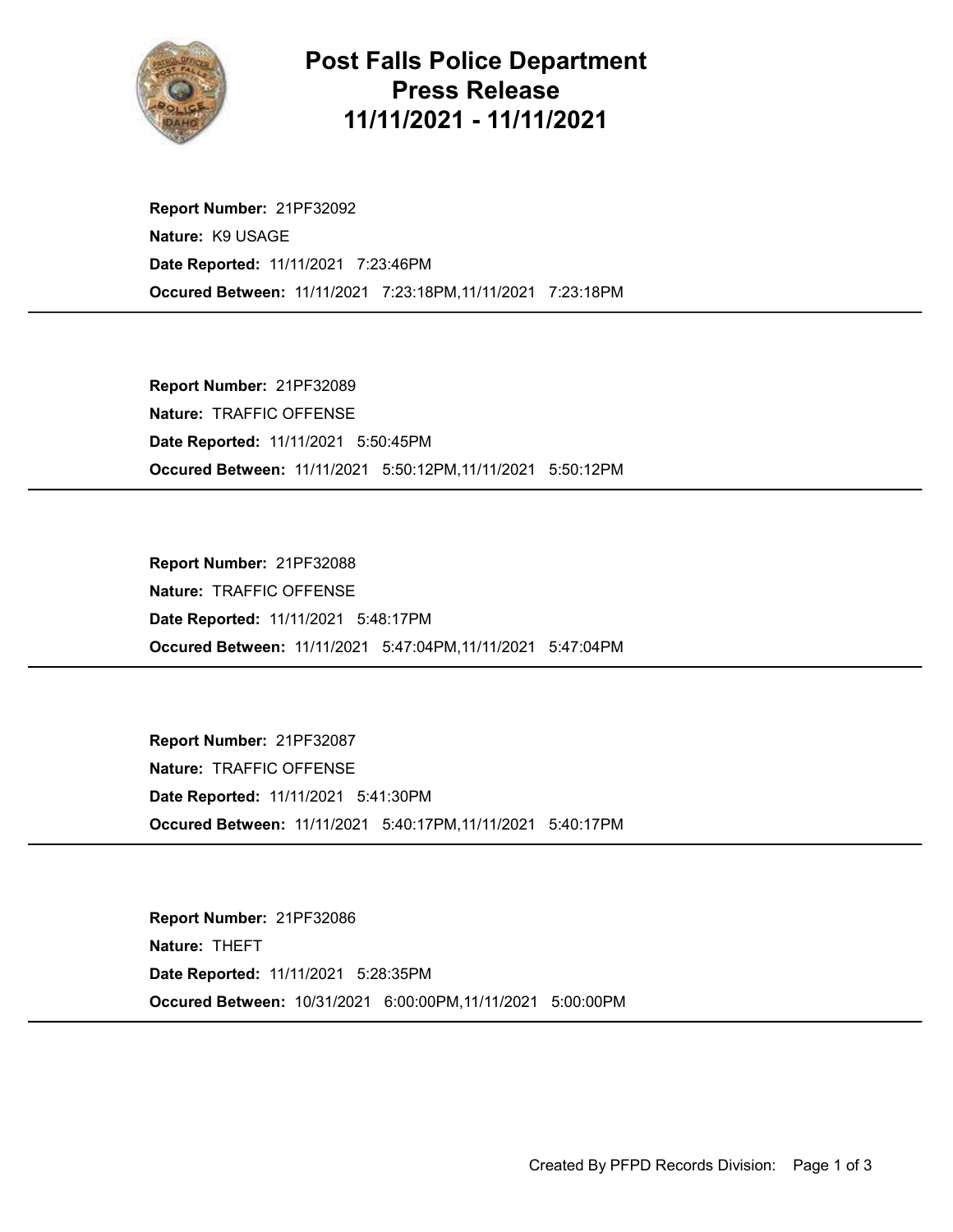Occured Between: 11/11/2021 4:39:22PM,11/11/2021 4:39:22PM Report Number: 21PF32079 Nature: ACCIDENT PD Date Reported: 11/11/2021 4:41:23PM

Occured Between: 11/11/2021 2:11:31PM,11/11/2021 2:11:31PM Report Number: 21PF32067 Nature: FRAUD Date Reported: 11/11/2021 2:14:36PM

Occured Between: 11/11/2021 1:01:13PM,11/11/2021 1:01:13PM Report Number: 21PF32058 Nature: INFORMATION Date Reported: 11/11/2021 1:01:59PM

Occured Between: 11/11/2021 11:34:40AM,11/11/2021 12:33:27PM Report Number: 21PF32047 Nature: ACCIDENT PD Date Reported: 11/11/2021 11:36:11AM

Occured Between: 11/11/2021 10:34:09AM,11/11/2021 10:34:09AM Report Number: 21PF32042 Nature: TOBACCO PROBLEM Date Reported: 11/11/2021 10:35:31AM

Occured Between: 11/11/2021 8:51:51AM,11/11/2021 8:51:51AM Report Number: 21PF32035 Nature: SHOPLIFTER Date Reported: 11/11/2021 8:53:51AM